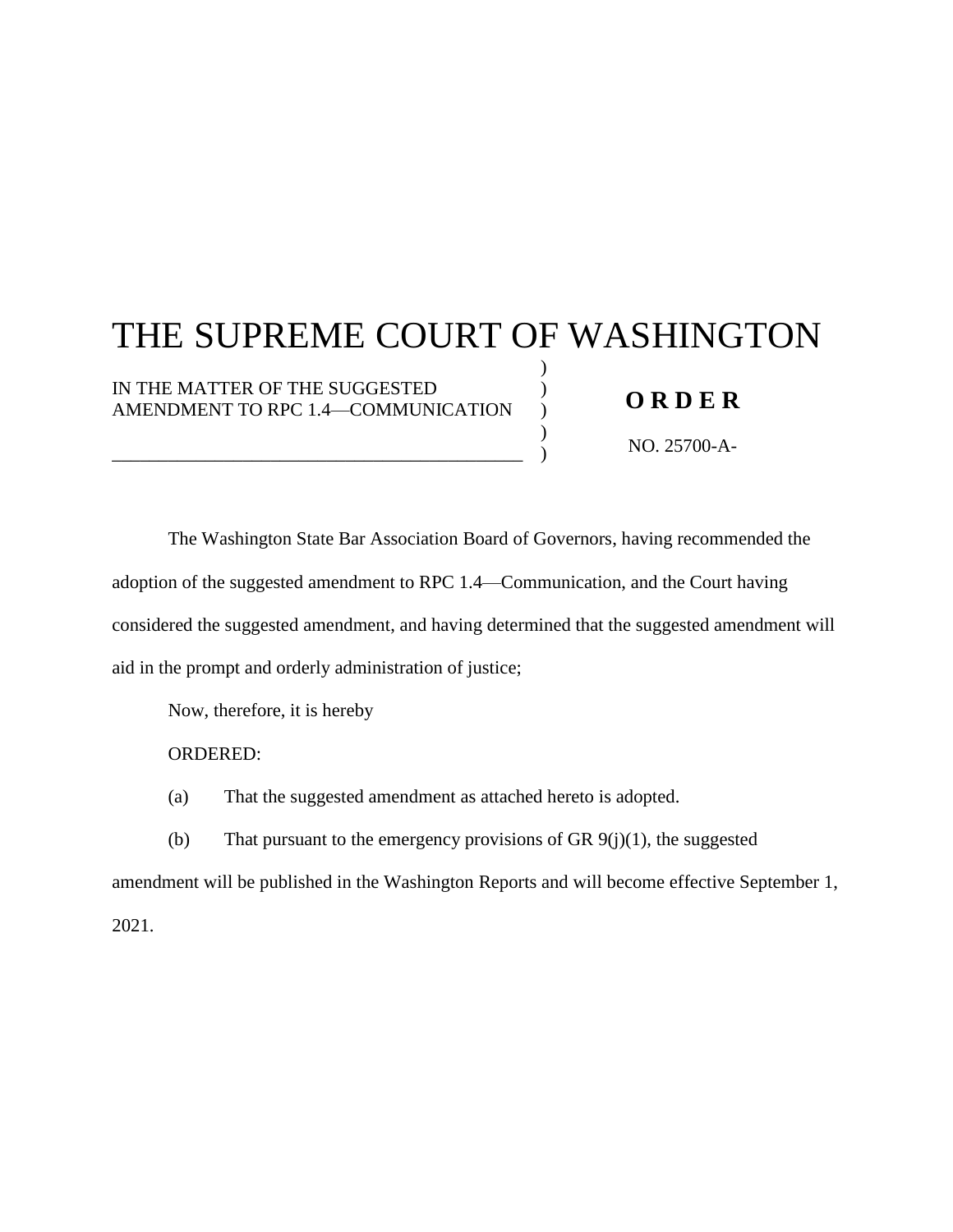## Page 2 ORDER IN THE MATTER OF THE SUGGESTED AMENDMENT TO RPC 1.4— **COMMUNICATION**

DATED at Olympia, Washington this 4th day of June, 2021.

ุห2ร์

González,

Gordon McCloud, J.

racser Madsen, J.

\_\_\_\_\_\_\_\_\_\_\_\_\_\_\_\_\_\_\_\_\_\_\_\_\_\_\_\_\_\_\_\_

Montoya

Stephens, J.

\_\_\_\_\_\_\_\_\_\_\_\_\_\_\_\_\_\_\_\_\_\_\_\_\_\_\_\_\_\_\_\_

Whitener, J.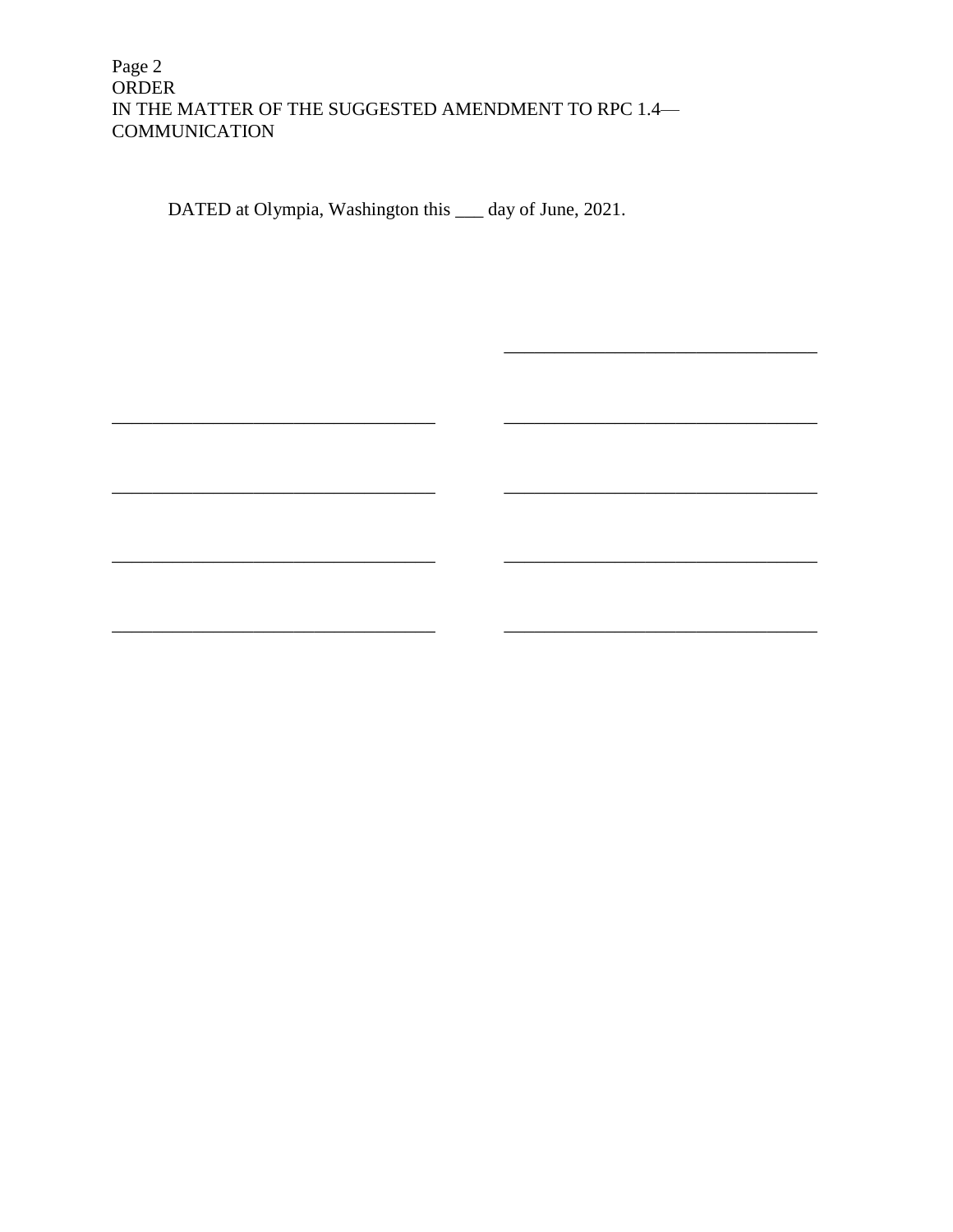# **GR 9 COVER SHEET Suggested Amendments to**

## **RULES OF PROFESSIONAL CONDUCT**

Rule 1.4

## **A. Proponent**

Washington State Bar Association

#### **B. Spokespersons**

Kyle Sciuchetti, President Washington State Bar Association

Staff Contact: Douglas J. Ende, Chief Disciplinary Counsel Washington State Bar Association

## **C. Purpose**

The proponent recommends adoption of suggested amendments to Rule 1.4 of the Rules of Professional Conduct (RPC) that would require disclosure of a lawyer's malpractice insurance status to clients and prospective clients if the lawyer's insurance does not meet minimum levels. It would also provide guidance on the application of the rule through the addition of six new comments.

## **I. OVERVIEWAND HISTORY**

Washington lawyers are not required to have professional liability insurance coverage. They are, however, required to report to the Washington State Bar Association (WSBA), on a yearly basis, whether they have such coverage. Adopted by the Court in 2007, Rule 26 of the Admission and Practice Rules (APR) requires this information to be reported annually, which occurs as part of the WSBA's licensing process. All Washington lawyers are required to certify whether they are engaged in the private practice of law and, if so, whether or not they are covered by, and intend to maintain, professional liability insurance. Recent WSBA reporting data shows that 14% of Washington lawyers in private practice consistently report being uninsured.

In September 2017, the WSBA Board of Governors (BOG) approved formation of the WSBA Mandatory Malpractice Insurance Task Force to evaluate the characteristics of uninsured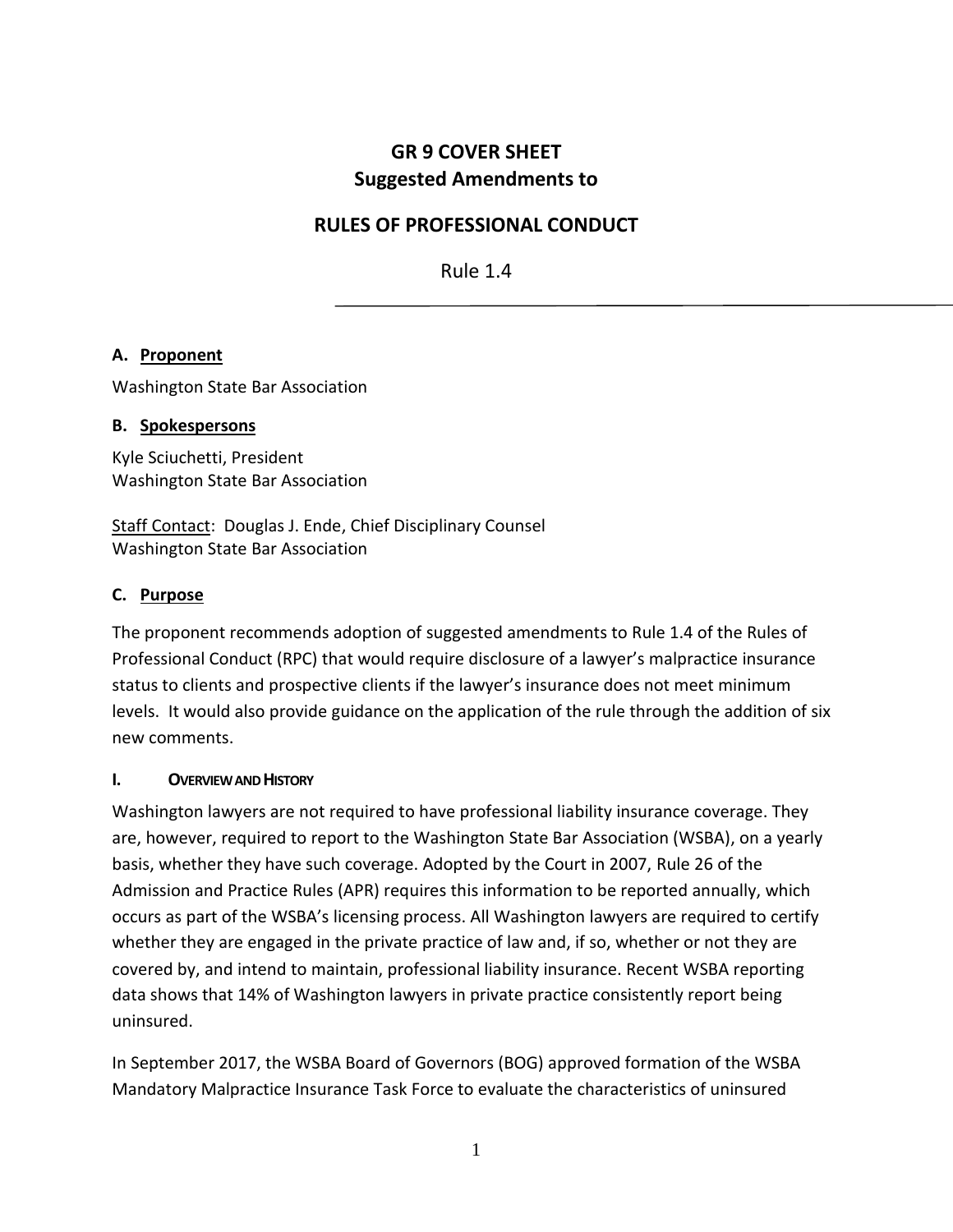# **GR 9 COVER SHEET**

lawyers and the consequences for clients when lawyers are uninsured, to examine regulatory systems that require professional liability insurance, and to gather information and comments from WSBA members and others. The Task Force was also charged with determining whether to recommend mandatory malpractice insurance for lawyers in Washington, and, if so, developing a model and a draft rule for consideration by the BOG.

In February 2019, the Task Force issued its final report, recommending mandatory professional liability insurance for lawyers engaged in the private practice of law and proposing an amendment to APR 26 that would establish a "free market" regulatory model.<sup>1</sup> The Task Force cited the regulatory objectives of assuring accessible civil remedies for clients harmed by lawyer mistakes and protection of the public as chief among the reasons for its recommendation.

At its May 17, 2019, meeting, after deliberation about the Task Force report and public discussion, the BOG voted against adoption of the "free market" mandatory malpractice model. The BOG reached its decision after consideration of more than 580 comments from members and others that expressed very real and compelling concerns regarding mandating insurance. Members overwhelmingly opposed mandatory malpractice insurance, expressing concerns regarding cost, the likely adverse impact on pro bono services provided by retiring, retired, and semi-retired members, un-insurability for some high-risk practitioners and practices, the inappropriate delegation of licensing prerogatives to the insurance industry, the risk of increasing insurance premiums for all lawyers through the creation of a captive market, and the financial burden such a mandate would impose upon individual lawyers and the viability of their practices, especially solo and small firm lawyers.<sup>2</sup>

In the wake of the vote, however, several governors suggested that the BOG consider some other models evaluated by the Task Force that might serve to protect the public against the risk of errors committed by uninsured lawyers. Consequently, on January 21, 2020, WSBA Past-President Rajeev Majumdar convened the Ad Hoc Committee to Investigate Alternatives to Mandatory Malpractice Insurance to gather information and advise the BOG on potential viable alternatives to mandatory malpractice insurance.<sup>3</sup> This Committee is chaired by WSBA President Kyle Sciuchetti and composed primarily of select members of the WSBA Committee

 $\overline{a}$ 

<sup>&</sup>lt;sup>1</sup> The full report and related Task Force materials are available at [https://www.wsba.org/insurance-task-force.](https://www.wsba.org/insurance-task-force)

<sup>&</sup>lt;sup>2</sup> The full set of comments received by the Task Force and the BOG is available at [https://www.wsba.org/insurancetask-force.](https://www.wsba.org/insurancetask-force)

 $3$  Just prior to the launch of this Committee, by order dated December 4, 2019, the Supreme Court published for public comment a proposed amendment to APR 26. (The extended deadline for public comment on the proposed amendment is September 30, 2020). The proponent of the proposed amendment is Equal Justice Washington, which is unaffiliated with the WSBA. The proposed amendment is identical to the "free market" model originally proposed by the Task Force. By letter dated January 26, 2020, WSBA expressed its opposition to proposed APR 26, [https://www.courts.wa.gov/court\\_Rules/proposed/2019Dec/APR26/Rajeev%20Majumdar%20-%20APR%2026.pdf.](https://www.courts.wa.gov/court_Rules/proposed/2019Dec/APR26/Rajeev%20Majumdar%20-%20APR%2026.pdf)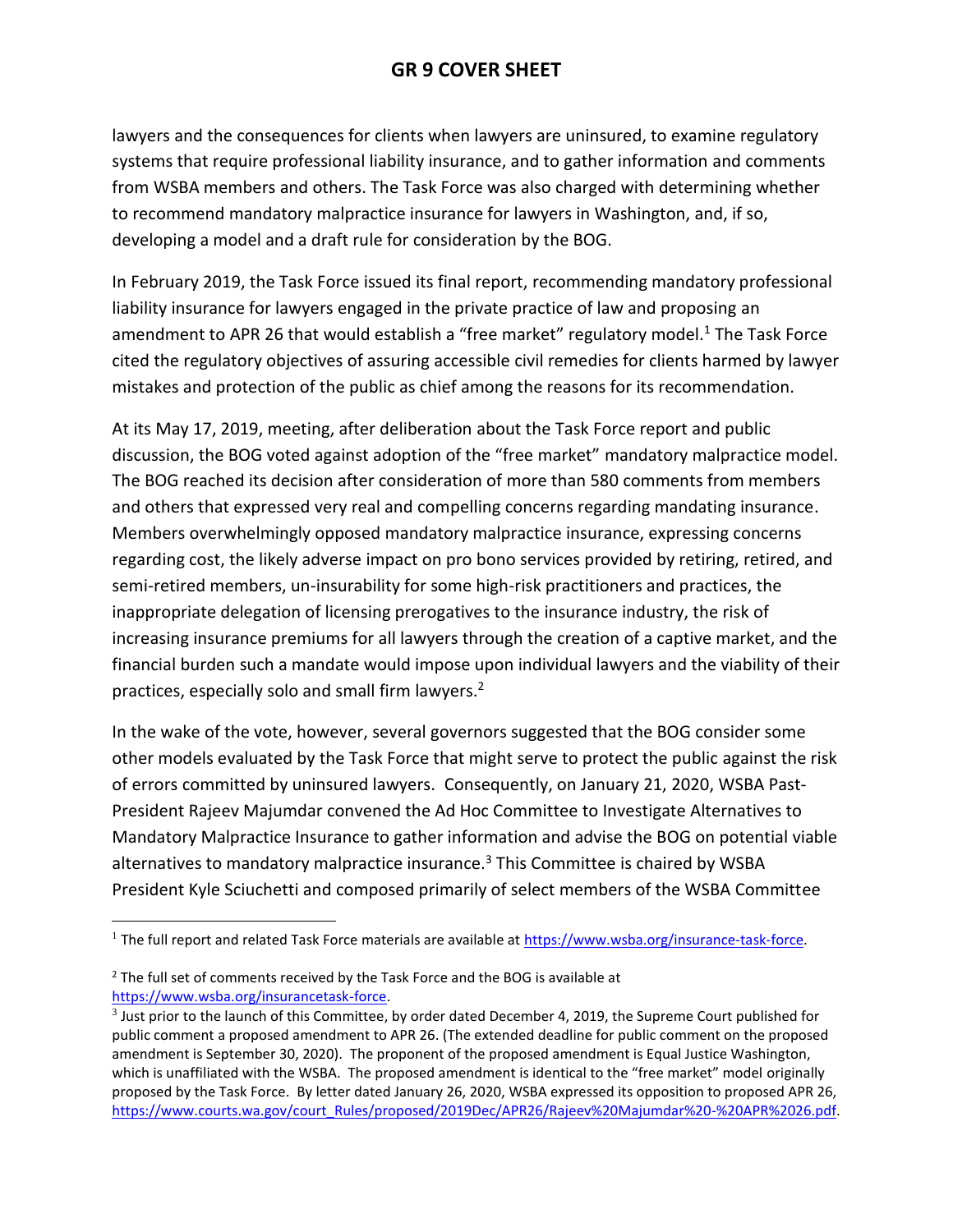on Professional Ethics and the former WSBA Mandatory Malpractice Insurance Task Force, as well as members of the BOG and a public member.

From March to September 2020, the Committee explored approaches to public protection other than mandating malpractice insurance, including enhanced malpractice insurance disclosure requirements and proactive management based regulation. Ultimately, the Committee focused on a rule requiring disclosure of a lawyer's insurance status to clients when the lawyer is uninsured or underinsured. The WSBA proposes this suggested rule as a less burdensome and more practicable regulatory requirement that will responsibly protect the public without having an unreasonable impact on private practitioners.

## **II. SUGGESTED RULE**

The proposed rule amendment includes both a new RPC 1.4(c) and proposed new Comments [8]-[13] to RPC 1.4. The language is drawn from enhanced disclosure rules in several other states, including California, Pennsylvania, New Hampshire, New Mexico, and South Dakota, with New Mexico's RPC 16-104(c) having the most influence.

*Substance of the Proposal*. Specifically, the suggested new RPC 1.4(c) would require a lawyer, before or at the time of commencing representation of a client, to provide notice to the client in writing if the lawyer is not covered by professional liability insurance at specified minimum levels. The lawyer would have to promptly obtain written informed consent from that client. In addition, a lawyer whose malpractice insurance policy lapses or is terminated must within 30 days either obtain a new policy or obtain written consent from existing clients.

The proposal was structured to address the major concerns underlying the BOG's decision not to require mandatory insurance. The cost to a lawyer of compliance with the proposed notice requirement, as compared to requiring acquisition of insurance, is insubstantial.

As reflected in proposed new Comment [8], a lawyer without a basic level of professional liability insurance might not pay for damages or losses a client incurs due to the lawyer's mistakes or negligence. Consequently, clients should have sufficient information about whether the lawyer maintains a minimum level of lawyer professional liability insurance so the client can intelligently determine whether they wish to engage, or continue to engage, that lawyer.

The new RPC 1.4(c) would require a lawyer to provide disclosure if the lawyer is without a specified level of lawyer professional liability insurance. The lawyer would have to promptly obtain every client's acknowledgement and informed consent to uninsured or underinsured representation. The proposed amendment includes disclosure and consent language which, if used, would serve as a "safe harbor" for compliance with the rule. A lawyer would have to maintain a record of disclosures and consents for at least six years.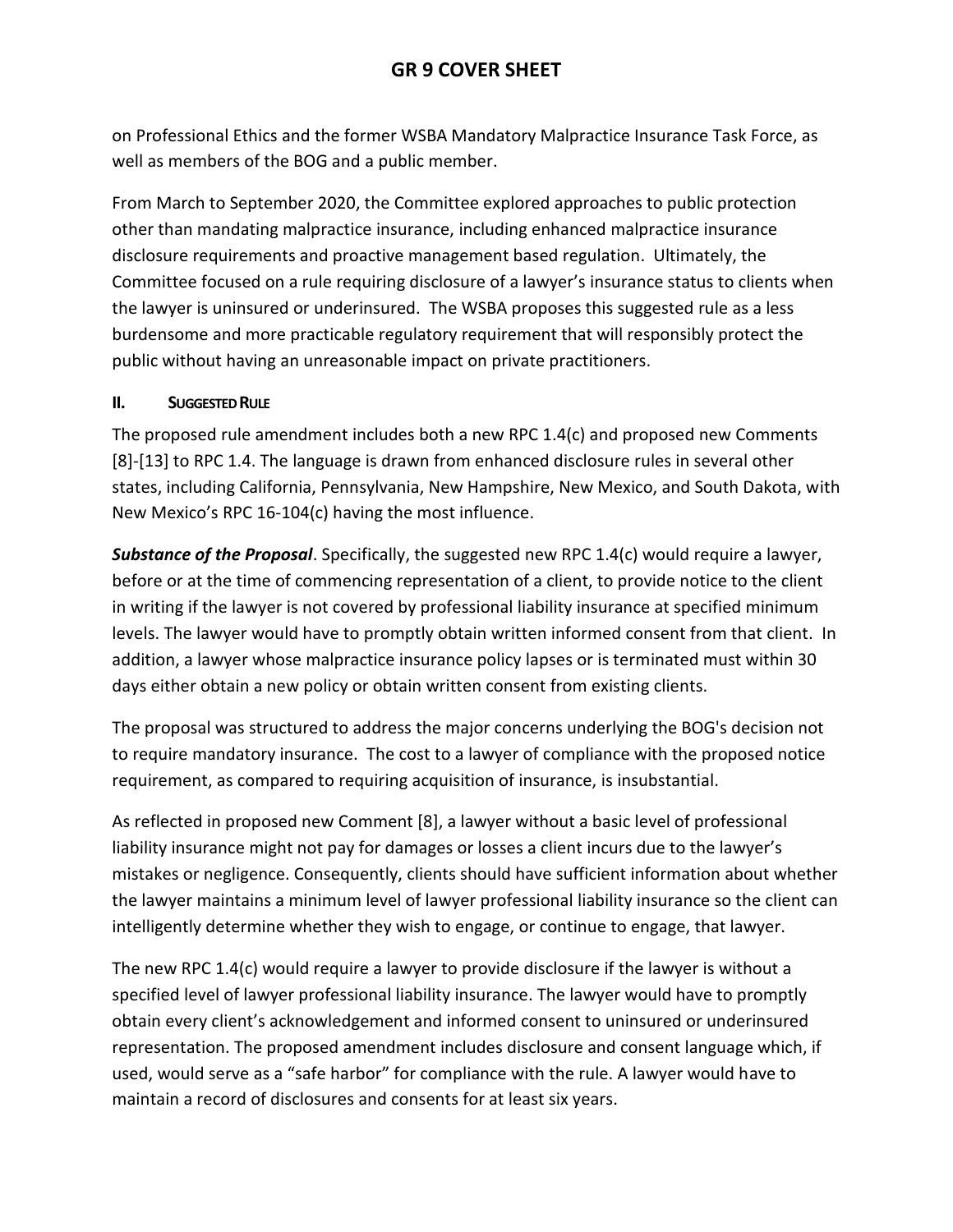# **GR 9 COVER SHEET**

Certain lawyers would be excluded from the insurance disclosure requirements, including judges, arbitrators and mediators, in-house lawyers for a single entity, and employees of governmental agencies.

A proposed comment clarifies that the notice to a client may be delayed in certain emergency situations.

*Minimum levels of professional liability insurance*. The proposal recommends that for the disclosure requirements under RPC 1.4(c), the minimum level of insurance should be at least \$100,000 per occurrence and \$300,000 in the aggregate ("\$100K/\$300K"), which are the mandatory malpractice insurance levels in Idaho and the lowest levels of insurance offered by ALPS, the WSBA-endorsed professional liability insurance provider. The Mandatory Malpractice Insurance Task Force found (at p. 17 of its report) that nationally 89.1% of malpractice claims are resolved for less than \$100,000 (including claims payments and expenses). According to ALPS, for all Washington claims where payments were made by ALPS, its average loss payment was \$119,856 and average loss expenses were about \$40,454.82. Given these statistics, the proposed minimum level of insurance of \$100K/\$300K is reasonable and sufficient.

*Lawyers covered by the rule*. The proposal would apply to each "lawyer," defined as:

- lawyers with an active status with the WSBA;
- emeritus pro bono status lawyers; and
- $\bullet$  lawyers permitted to engage in limited practice under APR 3(g), i.e., visiting lawyers.

The disclosure requirement would not apply to:

- judges, arbitrators, and mediators not otherwise engaged in the practice of law;
- in-house counsel for a single entity;
- government lawyers practicing in that capacity; and
- employee lawyers of nonprofit legal services organizations, or volunteer lawyers, where the nonprofit entity provides malpractice insurance coverage at the minimum levels.

## **D. Hearing:**

A hearing is not requested.

## **E. Expedited Consideration:**

Expedited consideration is not requested.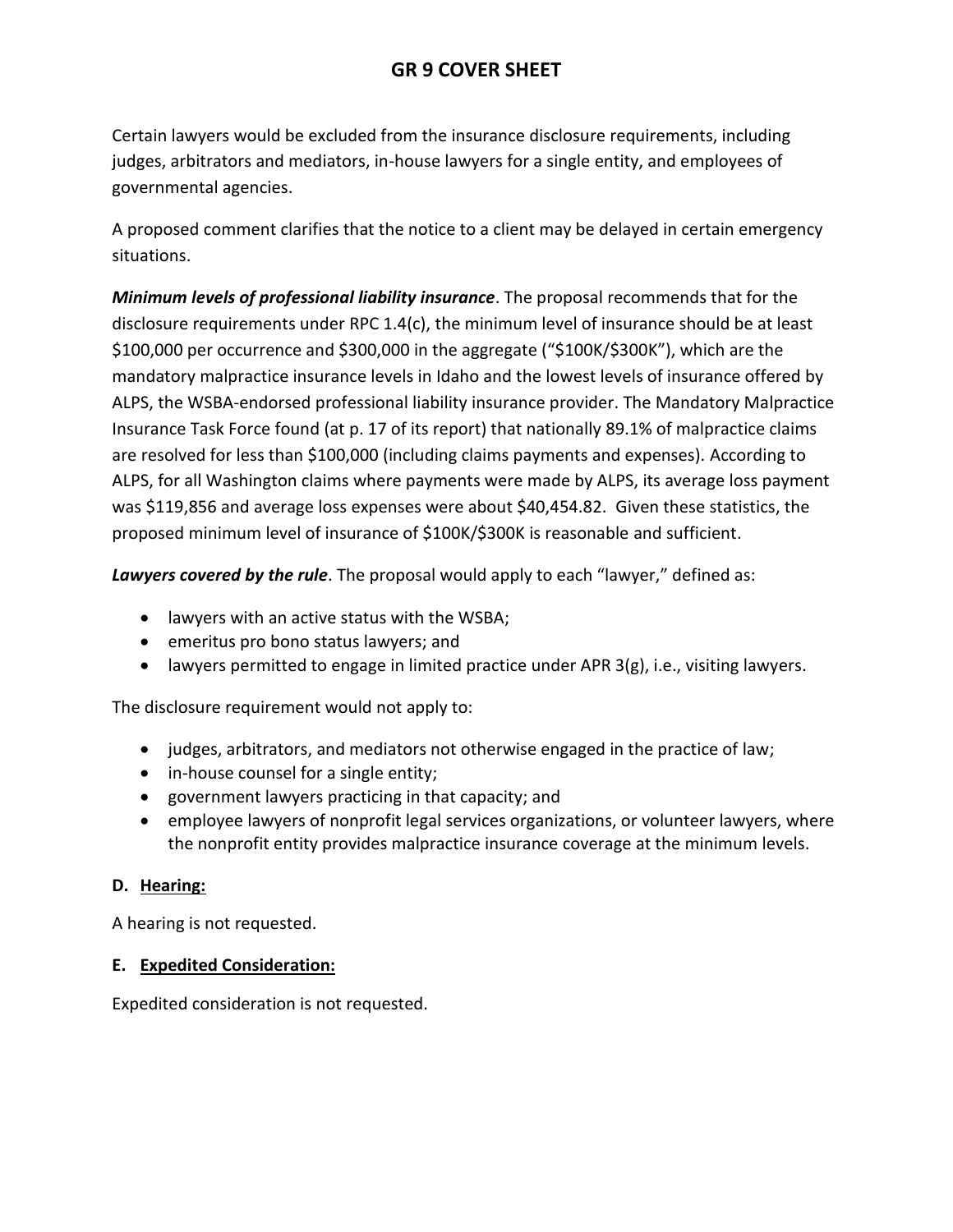#### **RPC 1.4 COMMUNICATION**

**(a)**–**(b)** [Unchanged.]

**(c)** A lawyer shall communicate to a client or prospective client a lack of minimum levels of lawyer professional liability insurance as required by the provisions of this Rule. (1) A lawyer not covered by lawyer professional liability insurance in the amounts specified in paragraph  $(c)(4)$  shall, before or at the time of commencing representation of a client, notify the client in writing of the absence of such insurance coverage and promptly obtain the client's informed consent in writing. A lawyer who knows or reasonably should know that the lawyer's professional liability insurance policy has either lapsed or been terminated during the representation shall within 30 days either (i) obtain a new policy in the required amounts or (ii) provide notice in writing to the client and promptly obtain the client's informed consent in writing. If a lawyer does not obtain a new policy in the required amounts or provide notice to the client and obtain the client's informed consent in writing within 30 days of a lapse or termination, the lawyer shall withdraw from representation of the client

(2)(i) A notice to the client in substantially the following form satisfies the notice requirements of paragraph  $(c)(1)$ :

Under Rule 1.4(c) of the Washington Rules of Professional Conduct, I must obtain your informed consent to provide legal representation, and ensure that you understand and acknowledge that [I][this Firm] [do not][does not][no longer] maintain[s] [any lawyer professional liability insurance (sometimes called malpractice insurance)] [lawyer professional liability insurance (sometimes called malpractice insurance)] of at least one hundred thousand dollars (\$100,000) per occurrence, and three hundred thousand dollars (\$300,000) for all claims submitted during the policy period (typically 12 months). Because [I][we] do not carry this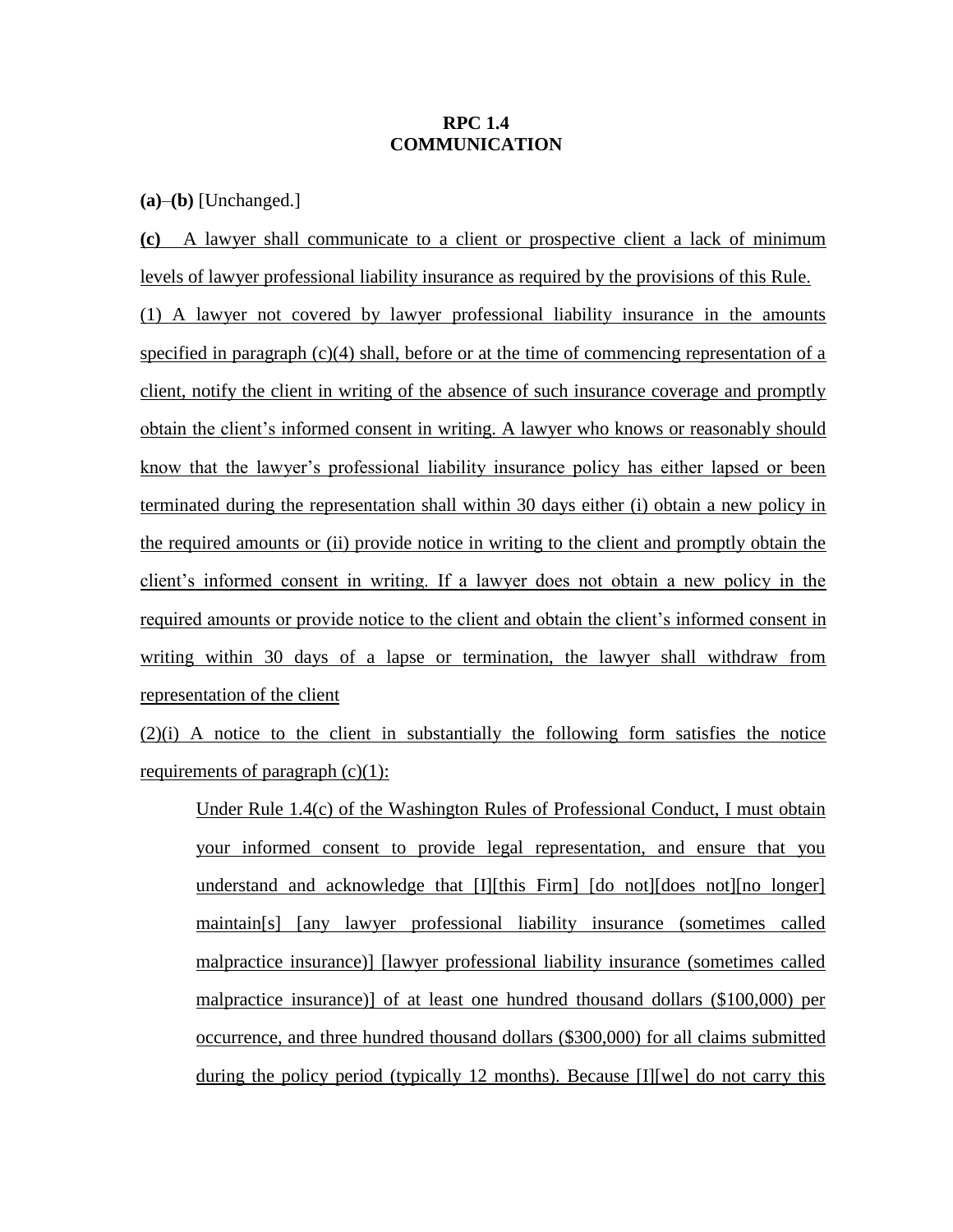insurance coverage, it could be more difficult for you to recover an amount sufficient to compensate you for your loss or damages if [I am][we are] negligent.

Lawyer's Signature

\_\_\_\_\_\_\_\_\_\_\_\_\_\_\_\_\_\_\_\_\_\_\_\_\_\_\_\_\_\_\_\_\_

\_\_\_\_\_\_\_\_\_\_\_\_\_\_\_\_\_\_\_\_\_\_\_\_\_\_\_\_\_\_\_\_\_

(ii) A client consent and acknowledgment in substantially the following form satisfies the informed consent requirements of paragraph  $(c)(1)$ :

I acknowledge and supply this written consent, required by Rule 1.4(c) of the Washington Rules of Professional Conduct, that [insert attorney or firm's name] [does not][no longer] maintain[s] [any lawyer professional liability insurance (sometimes called malpractice insurance)][lawyer professional liability insurance (sometimes called malpractice insurance)] with at least maximum coverage of \$100,000 for each claim, and at least \$300,000 for all claims submitted during the policy period (typically 12 months), and I consent to representation by [the lawyer][the firm].

#### Client's Signature

(3) A lawyer shall maintain a record of notices of disclosure to clients, and the signed consents and acknowledgments received from clients, for at least six (6) years after the representation is terminated.

(4) As used in this paragraph (c), "lawyer" means an active member of the Washington State Bar Association, and any other person authorized by the Washington State Supreme Court to engage in the practice of law, including emeritus pro bono status lawyers and lawyers permitted to engage in the limited practice of law in this state as provided in Admission and Practice Rule (APR)  $3(g)$ ; however, as used in this paragraph (c), "lawyer" does not include, (i) a judge, arbitrator, or mediator not otherwise engaged in the practice of law; (ii) in-house counsel for a single entity; (iii) an employee of a governmental agency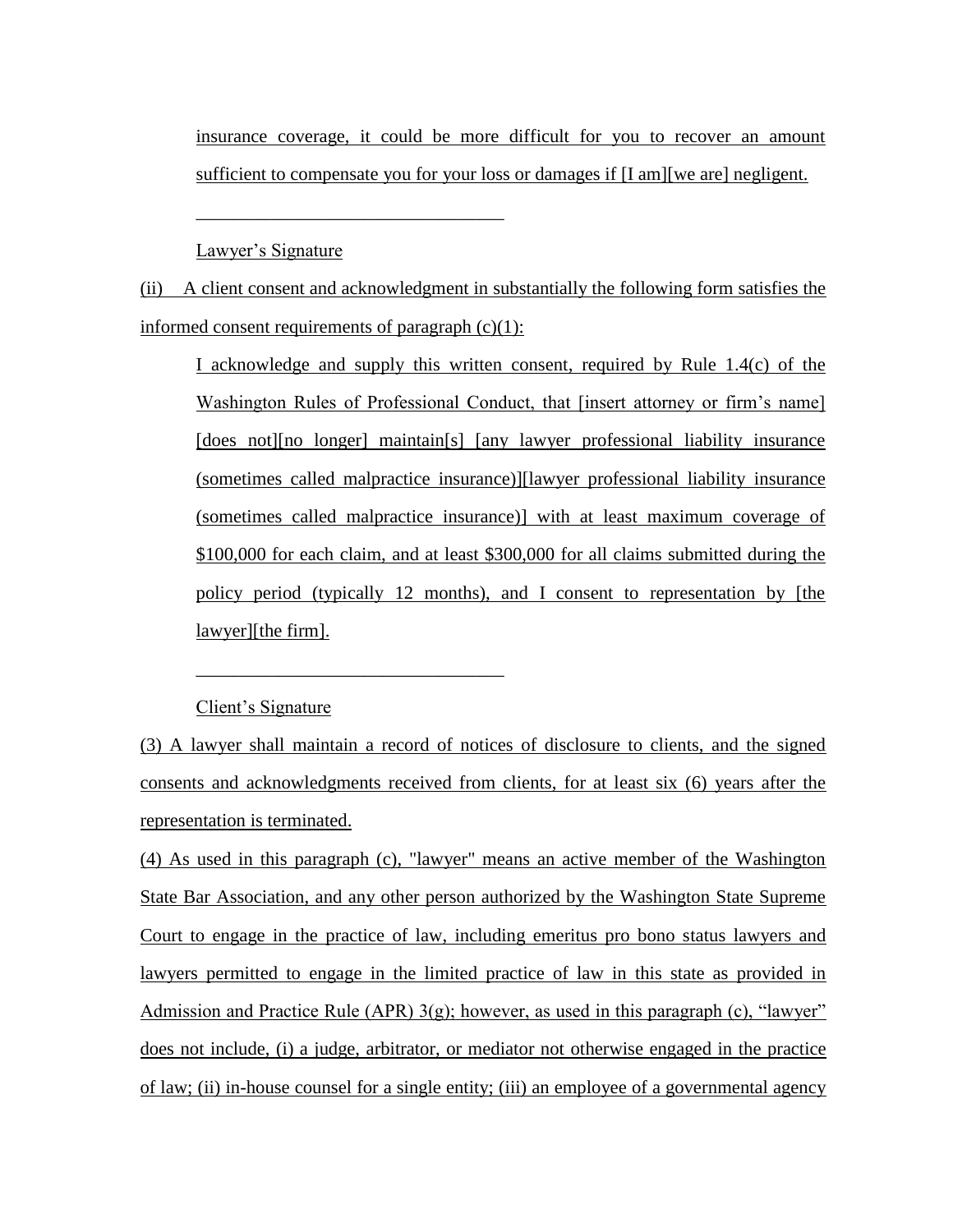practicing law in that capacity; (iv) an employee of a nonprofit legal service organization, or a lawyer volunteering with such an organization, where the nonprofit legal service organization provides lawyer professional liability insurance coverage at the minimum levels required by this paragraph to that employee or volunteer pro bono lawyer. "Lawyer professional liability insurance" means a professional liability insurance policy that provides coverage for claims made against the lawyer that arise from an act, error, or omission in the lawyer's performance of legal services to a client, with limits of liability of at least one hundred thousand dollars (\$100,000) per occurrence, and three hundred thousand dollars (\$300,000) for all claims submitted during the policy period.

#### Comment

#### [1]–[7] [Unchanged.]

## **Additional Washington Comments (8-13)**

#### *Insurance Disclosure*

[8] A lawyer without a basic level of professional liability insurance might not pay for damages or losses a client incurs that result from the lawyer's mistakes or negligence. Consequently, prospective clients and clients should have sufficient information about whether the lawyer maintains a minimum level of lawyer professional liability insurance so they can intelligently determine whether they wish to engage, or continue to engage, that lawyer. Paragraph (c) requires a lawyer to provide disclosure if the lawyer is without a level of lawyer professional liability insurance specified in paragraph (c), and to obtain each client's acknowledgement and informed consent. Client consent should be obtained promptly—ordinarily within 10 days of the lawyer's providing disclosure. Certain lawyers are excluded from the disclosure requirements of Rule  $1.4(c)$ , including full-time judges, arbitrators and mediators, in-house lawyers for a single entity, and employees of governmental agencies. If a lawyer serving as a judge represents clients outside judicial duties, or an in-house lawyer or government employee represents other clients, such a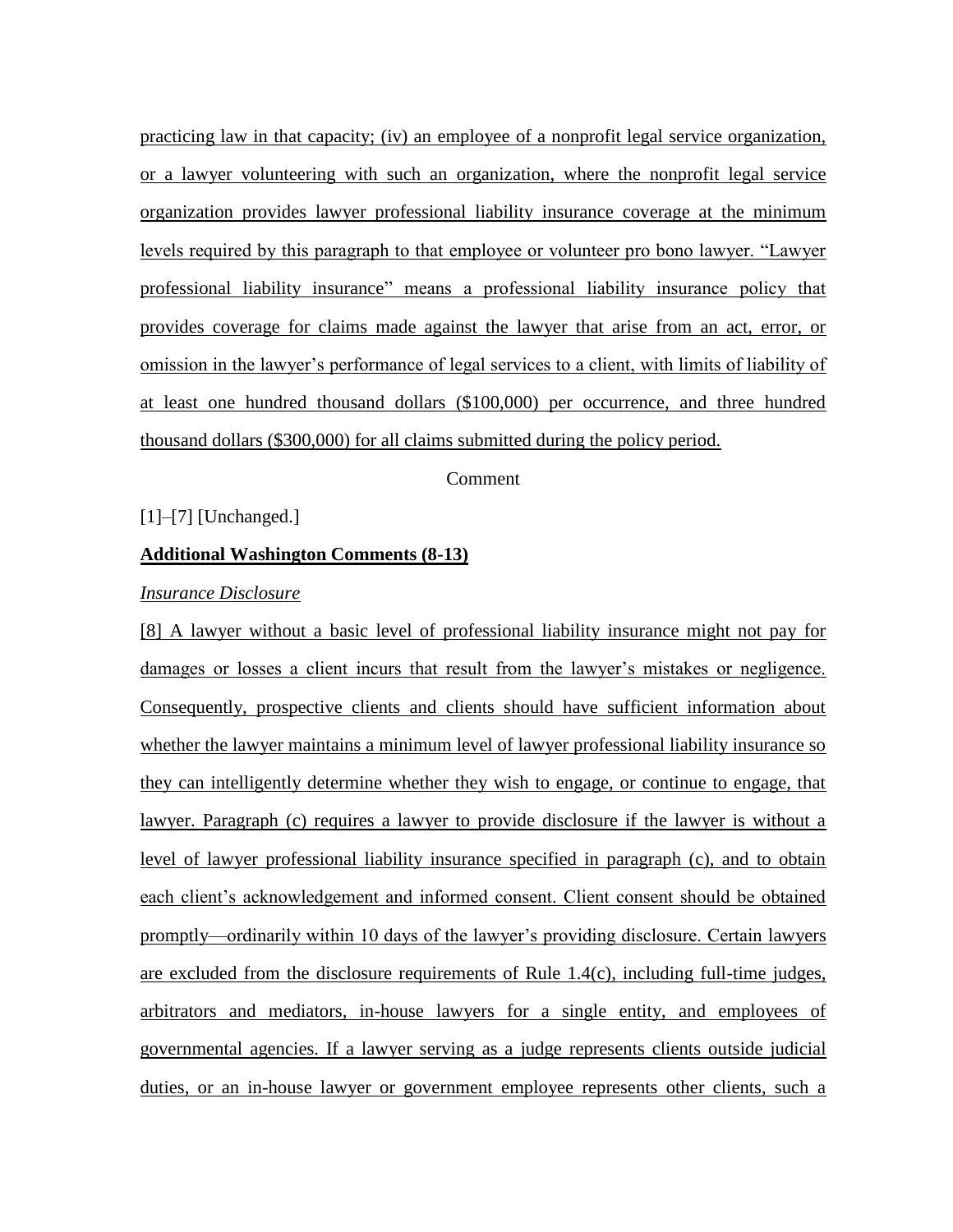judge or lawyer is subject to the requirements of Rule 1.4(c) regarding those representations.

[9] As used in paragraph (c), a lawyer who "maintains" or "is covered by" lawyer professional liability insurance is an insured lawyer under a lawyer professional liability insurance policy providing coverage regarding claims relating to legal services provided by that lawyer. The minimum limits of lawyer professional liability insurance specified by paragraph (c)(4) include any deductible or self-insured retention that must be paid by the lawyer or the lawyer's law firm for claim expenses and damages. Lawyer professional liability insurance, as defined in paragraph (c)(4), does not include an insurance policy with a deductible or self-insured retention that the lawyer knows or has reason to know cannot be paid by the lawyer or the firm if a loss occurs.

[10] Whether the disclosure and notice obligations of paragraph (c) apply to a Washingtonlicensed lawyer practicing in another jurisdiction is determined by the choice of law provisions of Rule 8.5(b).

[11] In addition to complying with paragraph (c), every active member of the bar must comply with the reporting requirements of Admission and Practice Rule (APR) 26, under which lawyers in the private practice of law are required to annually report their insurance coverage to the Washington State Bar Association.

[12] Withdrawal from a representation under paragraph  $(c)(1)$  is a circumstance where withdrawal is obligatory under Rule  $1.16(a)(1)$  because the representation would violate the Rules of Professional Conduct. The withdrawal shall be accomplished in conformity with the requirements of Rule 1.16(c) and (d).

[13] In an emergency where the health, safety, or a financial interest of a person is threatened with imminent and irreparable harm, a lawyer not covered by lawyer professional liability insurance in the amounts specified in paragraph (c)(4) may take legal action on behalf of such a person even though the person cannot receive or evaluate the